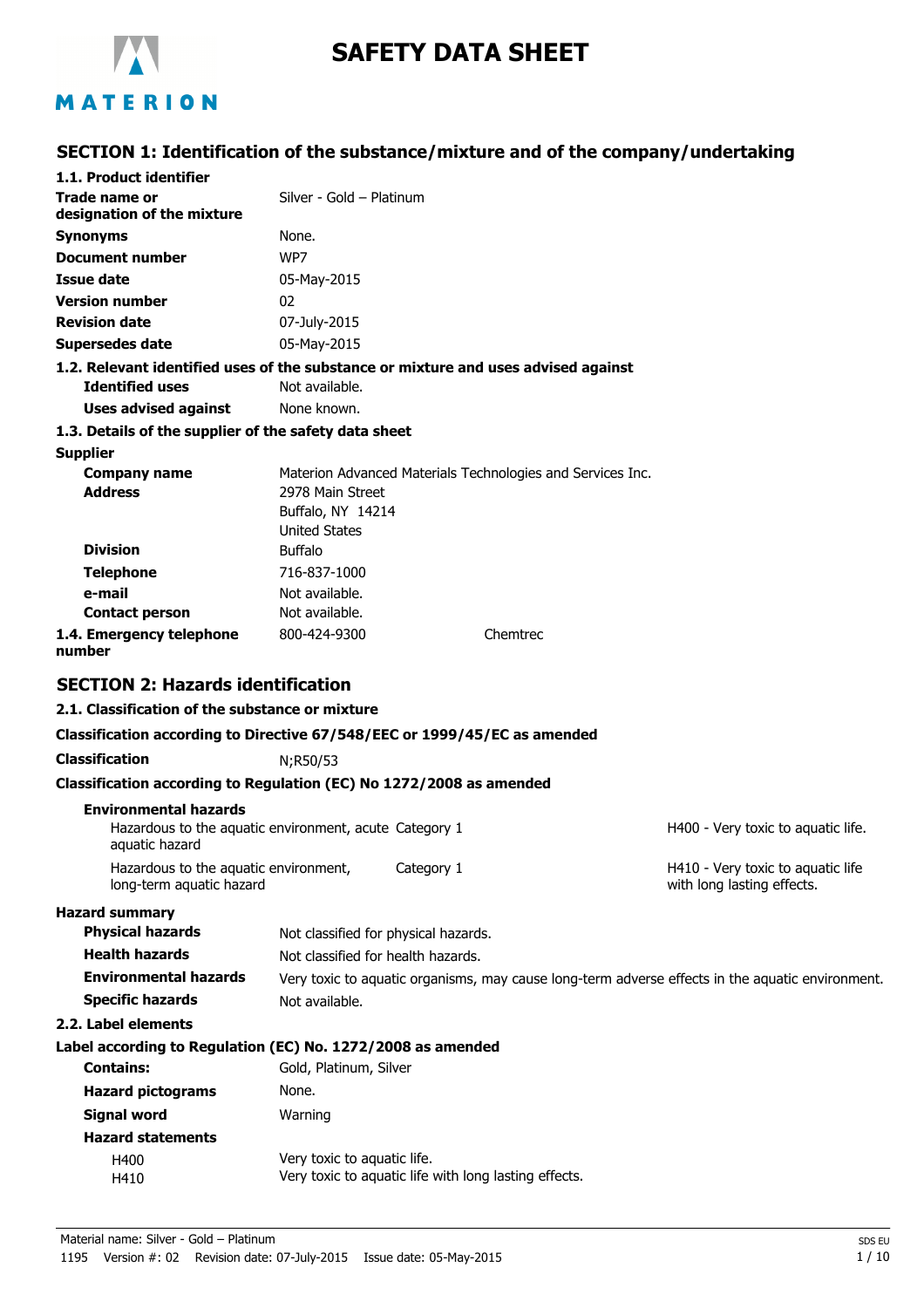| <b>Precautionary statements</b>   |                                                                                                                                                                                                                     |
|-----------------------------------|---------------------------------------------------------------------------------------------------------------------------------------------------------------------------------------------------------------------|
| <b>Prevention</b>                 |                                                                                                                                                                                                                     |
| P <sub>273</sub>                  | Avoid release to the environment.                                                                                                                                                                                   |
| <b>Response</b>                   |                                                                                                                                                                                                                     |
| P391                              | Collect spillage.                                                                                                                                                                                                   |
| <b>Storage</b>                    | Not available.                                                                                                                                                                                                      |
| <b>Disposal</b>                   |                                                                                                                                                                                                                     |
| P501                              | Dispose of contents/container in accordance with local/regional/national/international regulations.                                                                                                                 |
| Supplemental label<br>information | 74,76 % of the mixture consists of component(s) of unknown acute hazards to the aquatic<br>environment. 74,76 % of the mixture consists of component(s) of unknown long-term hazards to<br>the aquatic environment. |
| 2.3. Other hazards                | None known.                                                                                                                                                                                                         |

# **SECTION 3: Composition/information on ingredients**

#### **3.2. Mixtures**

#### **General information**

| <b>Chemical name</b>   |          | $\frac{0}{0}$        | CAS-No. / EC<br>No.                            | <b>REACH Registration No.</b> | <b>INDEX No.</b>         | <b>Notes</b>    |
|------------------------|----------|----------------------|------------------------------------------------|-------------------------------|--------------------------|-----------------|
| Platinum               |          | $1 - 50$             | 7440-06-4<br>231-116-1                         | $\overline{\phantom{0}}$      | $\overline{\phantom{0}}$ | #               |
| <b>Classification:</b> | DSD: -   |                      |                                                |                               |                          |                 |
|                        | $CLP: -$ |                      |                                                |                               |                          |                 |
| Gold                   |          | $1 - 25$             | 7440-57-5<br>231-165-9                         | -                             | -                        |                 |
| <b>Classification:</b> | DSD: -   |                      |                                                |                               |                          |                 |
|                        | $CLP: -$ |                      |                                                |                               |                          |                 |
| Silver                 |          | $1 - 25$             | 7440-22-4<br>231-131-3                         | -                             | -                        | #<br>$M = 1000$ |
| <b>Classification:</b> |          | <b>DSD:</b> N;R50/53 |                                                |                               |                          |                 |
|                        | CLP:     |                      | Aquatic Acute 1; H400, Aquatic Chronic 1; H410 |                               |                          |                 |

### **SECTION 4: First aid measures**

| <b>General information</b>                                                               | Not available. |
|------------------------------------------------------------------------------------------|----------------|
| 4.1. Description of first aid measures                                                   |                |
| <b>Inhalation</b>                                                                        | Not available. |
| Skin contact                                                                             | Not available. |
| Eye contact                                                                              | Not available. |
| Ingestion                                                                                | Not available. |
| 4.2. Most important<br>symptoms and effects, both<br>acute and delayed                   | Not available. |
| 4.3. Indication of any<br>immediate medical attention<br>and special treatment<br>needed | Not available. |

# **SECTION 5: Firefighting measures**

| <b>General fire hazards</b>       | Not available. |
|-----------------------------------|----------------|
| 5.1. Extinguishing media          |                |
| Suitable extinguishing<br>media   | Not available. |
| Unsuitable extinguishing<br>media | Not available. |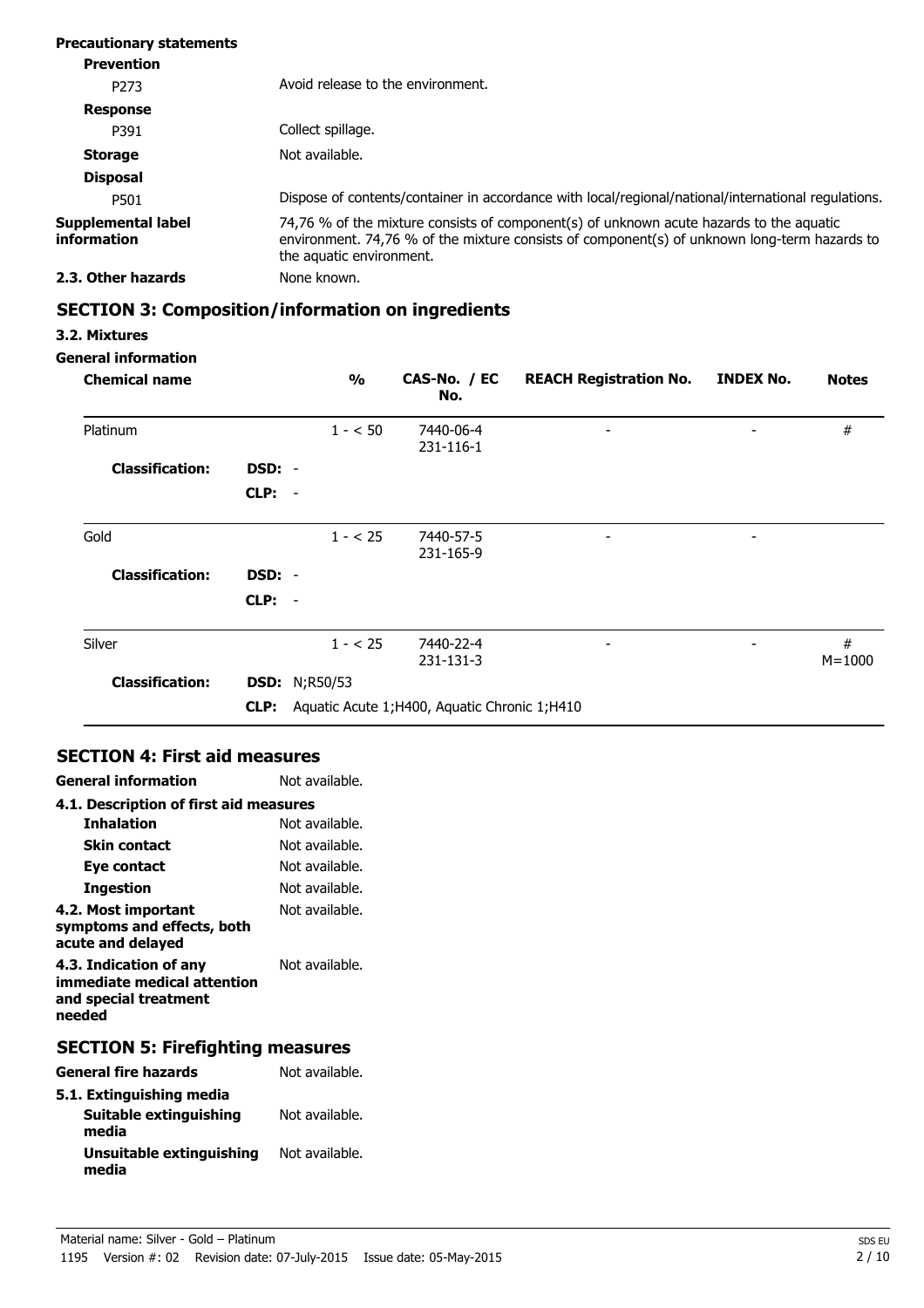- **5.3. Advice for firefighters**
- **Special protective** Not available. **equipment for firefighters**

### **SECTION 6: Accidental release measures**

### **6.1. Personal precautions, protective equipment and emergency procedures**

| For non-emergency<br>personnel                               | Not available. |
|--------------------------------------------------------------|----------------|
| For emergency<br>responders                                  | Not available. |
| 6.2. Environmental<br>precautions                            | Not available. |
| 6.3. Methods and material for<br>containment and cleaning up | Not available. |
| 6.4. Reference to other<br>sections                          | Not available. |

### **SECTION 7: Handling and storage**

| 7.1. Precautions for safe<br>handling                                          | Not available. |
|--------------------------------------------------------------------------------|----------------|
| 7.2. Conditions for safe<br>storage, including any<br><b>incompatibilities</b> | Not available. |
| 7.3. Specific end use(s)                                                       | Not available. |

### **SECTION 8: Exposure controls/personal protection**

#### **8.1. Control parameters**

# **Occupational exposure limits**

| <b>Components</b>                                                                                                | <b>Type</b> | Value          | <b>Form</b>         |
|------------------------------------------------------------------------------------------------------------------|-------------|----------------|---------------------|
| Platinum (CAS 7440-06-4)                                                                                         | <b>MAK</b>  | 1 mg/m3        | Inhalable fraction. |
| Silver (CAS 7440-22-4)                                                                                           | <b>MAK</b>  | $0,1$ mg/m3    | Inhalable fraction. |
|                                                                                                                  | <b>STEL</b> | $0,1$ mg/m3    | Inhalable fraction. |
| <b>Belgium. Exposure Limit Values.</b>                                                                           |             |                |                     |
| <b>Components</b>                                                                                                | <b>Type</b> | <b>Value</b>   |                     |
| Platinum (CAS 7440-06-4)                                                                                         | <b>TWA</b>  | 1 mg/m3        |                     |
| Silver (CAS 7440-22-4)                                                                                           | <b>TWA</b>  | $0.1$ mg/m3    |                     |
| Bulgaria. OELs. Regulation No 13 on protection of workers against risks of exposure to chemical agents at work   |             |                |                     |
| <b>Components</b>                                                                                                | <b>Type</b> | <b>Value</b>   |                     |
| Platinum (CAS 7440-06-4)                                                                                         | <b>TWA</b>  | 1 mg/m3        |                     |
| Silver (CAS 7440-22-4)                                                                                           | <b>TWA</b>  | $0,1$ mg/m3    |                     |
| Croatia. Dangerous Substance Exposure Limit Values in the Workplace (ELVs), Annexes 1 and 2, Narodne Novine,     |             |                |                     |
| 13/09                                                                                                            |             |                |                     |
| <b>Components</b>                                                                                                | <b>Type</b> | <b>Value</b>   |                     |
|                                                                                                                  | <b>MAC</b>  | 1 $mg/m3$      |                     |
| Platinum (CAS 7440-06-4)<br>Silver (CAS 7440-22-4)                                                               | <b>MAC</b>  | $0,1$ mg/m3    |                     |
| <b>Czech Republic. OELs. Government Decree 361</b>                                                               |             |                |                     |
| <b>Components</b>                                                                                                | <b>Type</b> | <b>Value</b>   |                     |
|                                                                                                                  | Ceiling     | 1 $mg/m3$      |                     |
|                                                                                                                  | <b>TWA</b>  | $0,5$ mg/m3    |                     |
|                                                                                                                  | Ceiling     | $0,3$ mg/m $3$ |                     |
|                                                                                                                  | <b>TWA</b>  | $0,1$ mg/m3    |                     |
|                                                                                                                  |             |                |                     |
| Platinum (CAS 7440-06-4)<br>Silver (CAS 7440-22-4)<br><b>Denmark. Exposure Limit Values</b><br><b>Components</b> | <b>Type</b> | <b>Value</b>   | <b>Form</b>         |

Material name: Silver - Gold – Platinum SDS EU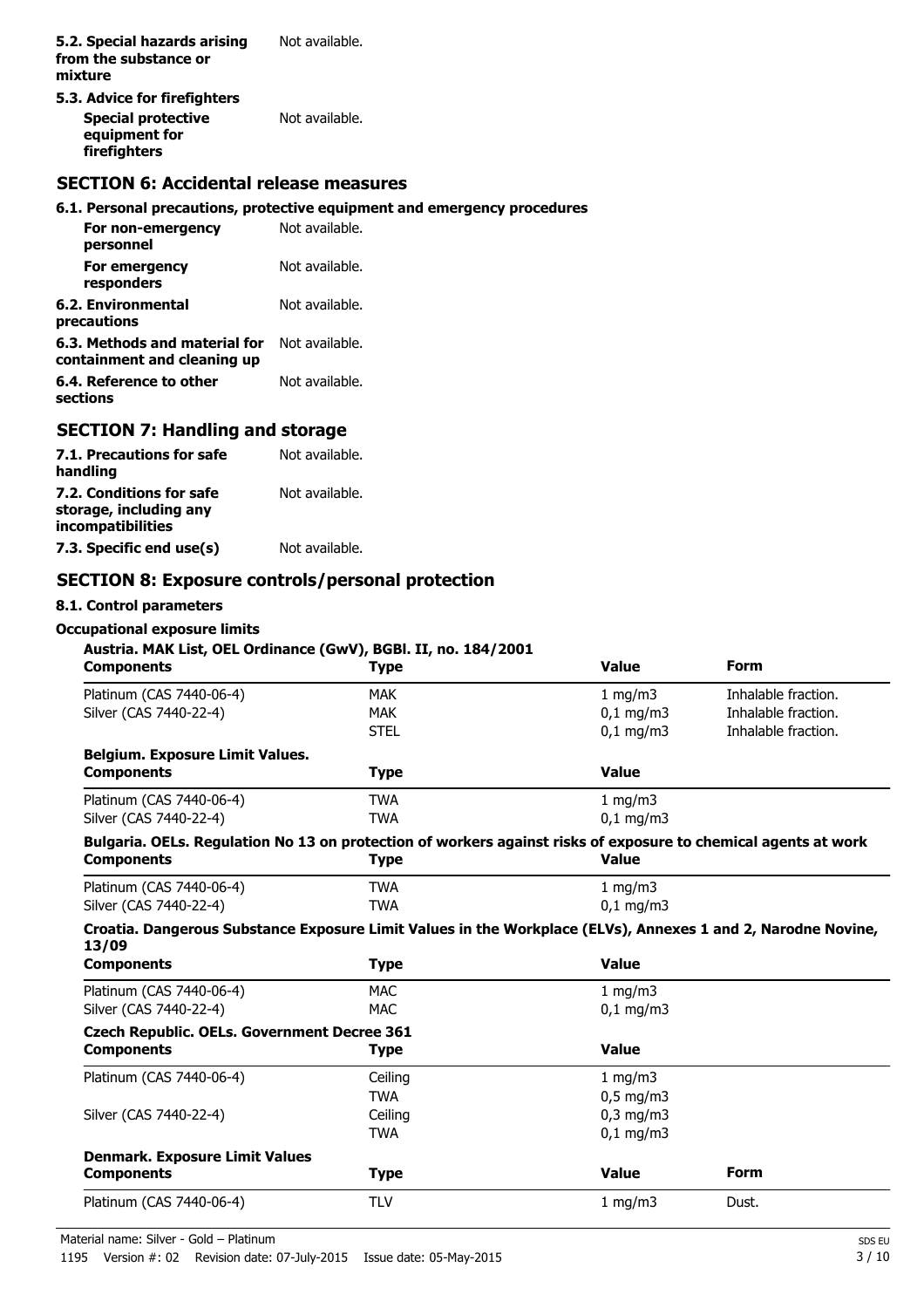| <b>Denmark. Exposure Limit Values</b><br><b>Components</b>                                                                                       | <b>Type</b>              | <b>Value</b>              | Form                                       |
|--------------------------------------------------------------------------------------------------------------------------------------------------|--------------------------|---------------------------|--------------------------------------------|
| Silver (CAS 7440-22-4)                                                                                                                           | <b>TLV</b>               | $0,01$ mg/m3              | Dust.                                      |
| Estonia. OELs. Occupational Exposure Limits of Hazardous Substances. (Annex of Regulation No. 293 of 18<br>September 2001)                       |                          |                           |                                            |
| <b>Components</b>                                                                                                                                | <b>Type</b>              | <b>Value</b>              |                                            |
| Platinum (CAS 7440-06-4)<br>Silver (CAS 7440-22-4)                                                                                               | <b>TWA</b><br><b>TWA</b> | 1 mg/m3<br>$0,1$ mg/m3    |                                            |
| <b>Finland. Workplace Exposure Limits</b>                                                                                                        |                          |                           |                                            |
| <b>Components</b>                                                                                                                                | <b>Type</b>              | <b>Value</b>              |                                            |
| Platinum (CAS 7440-06-4)<br>Silver (CAS 7440-22-4)                                                                                               | <b>TWA</b><br><b>TWA</b> | 1 mg/m $3$<br>$0.1$ mg/m3 |                                            |
| France. Threshold Limit Values (VLEP) for Occupational Exposure to Chemicals in France, INRS ED 984<br><b>Components</b>                         | <b>Type</b>              | Value                     |                                            |
| Platinum (CAS 7440-06-4)<br>Silver (CAS 7440-22-4)                                                                                               | <b>VME</b><br><b>VME</b> | 1 mg/m3<br>$0,1$ mg/m $3$ |                                            |
| Germany. DFG MAK List (advisory OELs). Commission for the Investigation of Health Hazards of Chemical<br><b>Compounds in the Work Area (DFG)</b> |                          |                           |                                            |
| <b>Components</b>                                                                                                                                | <b>Type</b>              | <b>Value</b>              | <b>Form</b>                                |
| Silver (CAS 7440-22-4)                                                                                                                           | <b>TWA</b>               | $0,1$ mg/m3               | Inhalable fraction.                        |
| Germany. TRGS 900, Limit Values in the Ambient Air at the Workplace<br><b>Components</b>                                                         | <b>Type</b>              | <b>Value</b>              | <b>Form</b>                                |
| Platinum (CAS 7440-06-4)<br>Silver (CAS 7440-22-4)                                                                                               | AGW<br><b>AGW</b>        | 1 mg/m $3$<br>$0,1$ mg/m3 | Inhalable fraction.<br>Inhalable fraction. |
| Greece. OELs (Decree No. 90/1999, as amended)<br><b>Components</b>                                                                               | <b>Type</b>              | <b>Value</b>              |                                            |
| Platinum (CAS 7440-06-4)<br>Silver (CAS 7440-22-4)                                                                                               | <b>TWA</b><br><b>TWA</b> | 5 mg/m $3$<br>$0,1$ mg/m3 |                                            |
| Hungary. OELs. Joint Decree on Chemical Safety of Workplaces                                                                                     |                          |                           |                                            |
| <b>Components</b>                                                                                                                                | <b>Type</b>              | <b>Value</b>              |                                            |
| Platinum (CAS 7440-06-4)                                                                                                                         | <b>TWA</b>               | 1 mg/m3                   |                                            |
| Silver (CAS 7440-22-4)                                                                                                                           | <b>STEL</b>              | $0,4$ mg/m3               |                                            |
|                                                                                                                                                  | <b>TWA</b>               | $0,1$ mg/m3               |                                            |
| Iceland. OELs. Regulation 154/1999 on occupational exposure limits<br><b>Components</b>                                                          | <b>Type</b>              | <b>Value</b>              | <b>Form</b>                                |
| Platinum (CAS 7440-06-4)                                                                                                                         | <b>TWA</b>               | 1 mg/m3                   | Dust.                                      |
| Silver (CAS 7440-22-4)                                                                                                                           | <b>TWA</b>               | $0,01$ mg/m3              | Dust.                                      |
| <b>Ireland. Occupational Exposure Limits</b><br><b>Components</b>                                                                                | <b>Type</b>              | <b>Value</b>              |                                            |
| Platinum (CAS 7440-06-4)<br>Silver (CAS 7440-22-4)                                                                                               | <b>TWA</b><br><b>TWA</b> | 1 mg/m $3$<br>$0,1$ mg/m3 |                                            |
| <b>Italy. Occupational Exposure Limits</b>                                                                                                       |                          |                           |                                            |
| <b>Components</b>                                                                                                                                | <b>Type</b>              | <b>Value</b>              |                                            |
| Platinum (CAS 7440-06-4)<br>Silver (CAS 7440-22-4)                                                                                               | <b>TWA</b><br><b>TWA</b> | 1 mg/m3<br>$0,1$ mg/m3    |                                            |
| Latvia. OELs. Occupational exposure limit values of chemical substances in work environment<br><b>Components</b>                                 | <b>Type</b>              | Value                     |                                            |
| Platinum (CAS 7440-06-4)<br>Silver (CAS 7440-22-4)                                                                                               | <b>TWA</b><br><b>TWA</b> | 1 mg/m3<br>$0,1$ mg/m3    |                                            |
| Lithuania. OELs. Limit Values for Chemical Substances, General Requirements<br><b>Components</b>                                                 | <b>Type</b>              | <b>Value</b>              |                                            |
|                                                                                                                                                  |                          |                           |                                            |
| Platinum (CAS 7440-06-4)<br>Silver (CAS 7440-22-4)                                                                                               | <b>TWA</b><br><b>TWA</b> | 1 mg/m $3$<br>$0,1$ mg/m3 |                                            |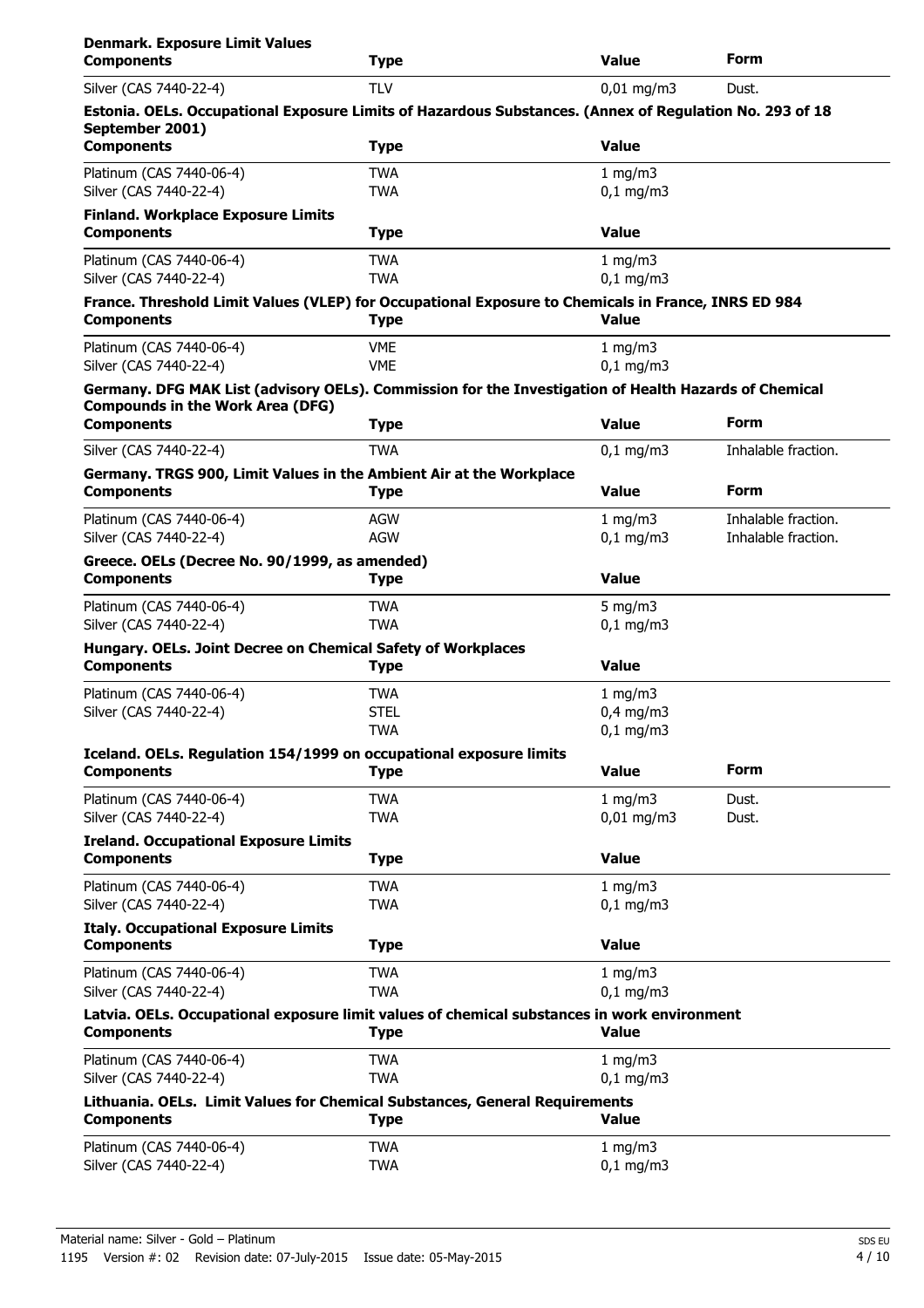| Luxembourg. Binding Occupational exposure limit values (Annex I), Memorial A<br><b>Components</b>                                                                       | <b>Type</b>               | <b>Value</b>               |                            |
|-------------------------------------------------------------------------------------------------------------------------------------------------------------------------|---------------------------|----------------------------|----------------------------|
| Platinum (CAS 7440-06-4)                                                                                                                                                | <b>TWA</b>                | 1 mg/m $3$                 |                            |
| Malta. OELs. Occupational Exposure Limit Values (L.N. 227. of Occupational Health and Safety Authority Act (CAP.<br>424), Schedules I and V)                            |                           |                            |                            |
| <b>Components</b>                                                                                                                                                       | <b>Type</b>               | <b>Value</b>               |                            |
| Platinum (CAS 7440-06-4)<br>Silver (CAS 7440-22-4)                                                                                                                      | <b>TWA</b><br><b>TWA</b>  | 1 mg/m3<br>$0,1$ mg/m3     |                            |
| <b>Netherlands. OELs (binding)</b><br><b>Components</b>                                                                                                                 | <b>Type</b>               | <b>Value</b>               |                            |
| Platinum (CAS 7440-06-4)<br>Silver (CAS 7440-22-4)                                                                                                                      | <b>TWA</b><br><b>TWA</b>  | 1 mg/m3<br>$0,1$ mg/m3     |                            |
| Norway. Administrative Norms for Contaminants in the Workplace<br><b>Components</b>                                                                                     | <b>Type</b>               | <b>Value</b>               | Form                       |
| Silver (CAS 7440-22-4)                                                                                                                                                  | <b>TLV</b>                | $0,1 \, \text{mg/m}$       | Dust and fume.             |
| Poland. MACs. Minister of Labour and Social Policy Regarding Maximum Allowable Concentrations and Intensities<br>in Working Environment                                 |                           |                            |                            |
| <b>Components</b>                                                                                                                                                       | <b>Type</b>               | <b>Value</b>               | Form                       |
| Platinum (CAS 7440-06-4)<br>Silver (CAS 7440-22-4)                                                                                                                      | <b>TWA</b><br><b>TWA</b>  | 1 mg/m3<br>$0,05$ mg/m3    | Inhalable fraction.        |
| Portugal. OELs. Decree-Law n. 290/2001 (Journal of the Republic - 1 Series A, n.266)                                                                                    |                           |                            |                            |
| <b>Components</b>                                                                                                                                                       | <b>Type</b>               | <b>Value</b>               |                            |
| Platinum (CAS 7440-06-4)<br>Portugal. VLEs. Norm on occupational exposure to chemical agents (NP 1796)<br><b>Components</b>                                             | <b>TWA</b><br><b>Type</b> | 1 mg/m $3$<br><b>Value</b> |                            |
| Platinum (CAS 7440-06-4)                                                                                                                                                | <b>TWA</b>                |                            |                            |
| Silver (CAS 7440-22-4)                                                                                                                                                  | <b>TWA</b>                | 1 mg/m $3$<br>$0,1$ mg/m3  |                            |
| Romania. OELs. Protection of workers from exposure to chemical agents at the workplace<br><b>Components</b>                                                             | <b>Type</b>               | <b>Value</b>               |                            |
| Silver (CAS 7440-22-4)                                                                                                                                                  | <b>TWA</b>                | $0,1$ mg/m3                |                            |
| Slovakia. OELs. Regulation No. 300/2007 concerning protection of health in work with chemical agents<br><b>Components</b>                                               | <b>Type</b>               | <b>Value</b>               |                            |
| Platinum (CAS 7440-06-4)<br>Silver (CAS 7440-22-4)                                                                                                                      | TWA<br><b>TWA</b>         | 1 mg/m3<br>$0,1$ mg/m3     |                            |
| Slovenia. OELs. Regulations concerning protection of workers against risks due to exposure to chemicals while<br>working (Official Gazette of the Republic of Slovenia) |                           |                            |                            |
| <b>Components</b>                                                                                                                                                       | <b>Type</b>               | <b>Value</b>               |                            |
| Platinum (CAS 7440-06-4)<br>Silver (CAS 7440-22-4)                                                                                                                      | <b>TWA</b><br><b>TWA</b>  | 1 mg/m3<br>$0,01$ mg/m3    |                            |
| <b>Spain. Occupational Exposure Limits</b>                                                                                                                              |                           |                            |                            |
| <b>Components</b>                                                                                                                                                       | <b>Type</b>               | <b>Value</b>               |                            |
| Platinum (CAS 7440-06-4)<br>Silver (CAS 7440-22-4)                                                                                                                      | <b>TWA</b><br><b>TWA</b>  | 1 mg/m $3$<br>$0,1$ mg/m3  |                            |
| <b>Sweden. Occupational Exposure Limit Values</b><br><b>Components</b>                                                                                                  | <b>Type</b>               | <b>Value</b>               | <b>Form</b>                |
| Platinum (CAS 7440-06-4)<br>Silver (CAS 7440-22-4)                                                                                                                      | <b>TWA</b><br><b>TWA</b>  | 1 mg/m3<br>$0,1$ mg/m3     | Total dust.<br>Total dust. |
| Switzerland. SUVA Grenzwerte am Arbeitsplatz<br><b>Components</b>                                                                                                       | <b>Type</b>               | <b>Value</b>               | <b>Form</b>                |
| Platinum (CAS 7440-06-4)                                                                                                                                                | <b>TWA</b>                | 1 mg/m $3$                 | Inhalable dust.            |
| Silver (CAS 7440-22-4)                                                                                                                                                  | <b>STEL</b>               | $0,8$ mg/m3                | Inhalable dust.            |
|                                                                                                                                                                         | <b>TWA</b>                | $0,1$ mg/m3                | Inhalable dust.            |
| UK. EH40 Workplace Exposure Limits (WELs)<br><b>Components</b>                                                                                                          | <b>Type</b>               | <b>Value</b>               |                            |
| Platinum (CAS 7440-06-4)                                                                                                                                                | <b>TWA</b>                | 5 mg/m $3$                 |                            |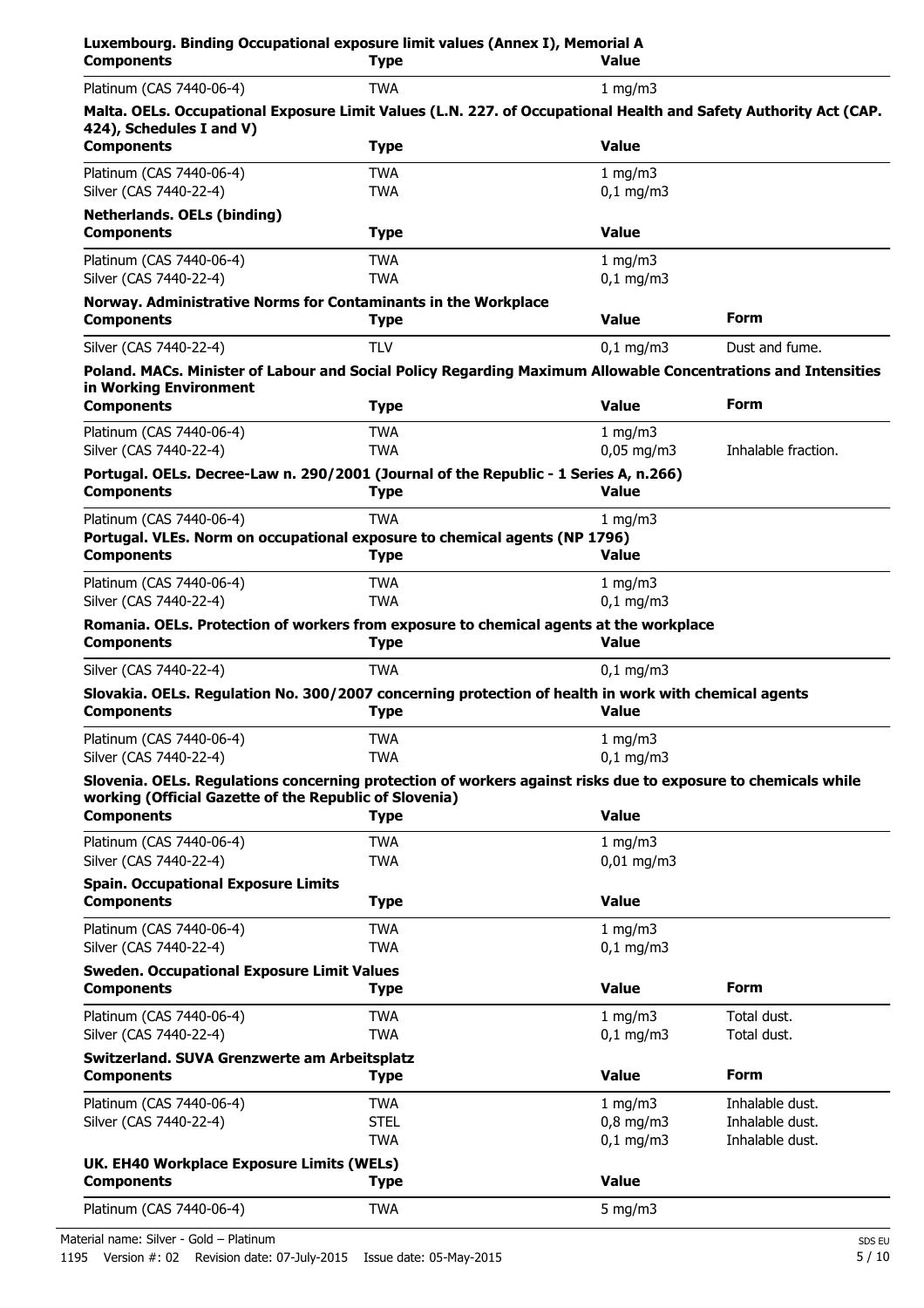| UK. EH40 Workplace Exposure Limits (WELs)<br><b>Components</b> | <b>Type</b>                                                           | <b>Value</b>                                                                                                       |
|----------------------------------------------------------------|-----------------------------------------------------------------------|--------------------------------------------------------------------------------------------------------------------|
| Silver (CAS 7440-22-4)                                         | <b>TWA</b>                                                            | $0,1$ mg/m3                                                                                                        |
| <b>Components</b>                                              | <b>Type</b>                                                           | EU. Indicative Exposure Limit Values in Directives 91/322/EEC, 2000/39/EC, 2006/15/EC, 2009/161/EU<br><b>Value</b> |
| Platinum (CAS 7440-06-4)<br>Silver (CAS 7440-22-4)             | <b>TWA</b><br><b>TWA</b>                                              | 1 mg/m $3$<br>$0,1$ mg/m3                                                                                          |
| <b>Biological limit values</b>                                 | No biological exposure limits noted for the ingredient(s).            |                                                                                                                    |
| <b>Recommended monitoring</b><br>procedures                    | Not available.                                                        |                                                                                                                    |
| <b>Derived no-effect level</b><br>(DNEL)                       | Not available.                                                        |                                                                                                                    |
| <b>Predicted no effect</b><br>concentrations (PNECs)           | Not available.                                                        |                                                                                                                    |
| 8.2. Exposure controls                                         |                                                                       |                                                                                                                    |
| <b>Appropriate engineering</b><br>controls                     | Not available.                                                        |                                                                                                                    |
|                                                                | Individual protection measures, such as personal protective equipment |                                                                                                                    |
| Eye/face protection                                            | Not available.                                                        |                                                                                                                    |
| <b>Skin protection</b>                                         |                                                                       |                                                                                                                    |
| - Hand protection                                              | Not available.                                                        |                                                                                                                    |
| - Other                                                        | Not available.                                                        |                                                                                                                    |
| <b>Respiratory protection</b>                                  | Not available.                                                        |                                                                                                                    |
| <b>Thermal hazards</b>                                         | Not available.                                                        |                                                                                                                    |
| <b>Hygiene measures</b>                                        | Not available.                                                        |                                                                                                                    |
| <b>Environmental exposure</b><br>controls                      | Not available.                                                        |                                                                                                                    |

# **SECTION 9: Physical and chemical properties**

### **9.1. Information on basic physical and chemical properties**

| <b>Appearance</b>                                   |                                |
|-----------------------------------------------------|--------------------------------|
| <b>Physical state</b>                               | Solid.                         |
| Form                                                | Not available.                 |
| Colour                                              | Not available.                 |
| <b>Odour</b>                                        | Not applicable.                |
| <b>Odour threshold</b>                              | Not available.                 |
| рH                                                  | Not available.                 |
| <b>Melting point/freezing point</b>                 | 960,5 °C (1760,9 °F) estimated |
| Initial boiling point and<br>boiling range          | 2000 °C (3632 °F) estimated    |
| <b>Flash point</b>                                  | Not available.                 |
| <b>Evaporation rate</b>                             | Not available.                 |
| <b>Flammability (solid, gas)</b>                    | Not applicable.                |
| <b>Upper/lower flammability or explosive limits</b> |                                |
| <b>Flammability limit - lower</b><br>(%)            | Not available.                 |
| <b>Flammability limit -</b><br>upper $(\% )$        | Not available.                 |
| <b>Vapour pressure</b>                              | 0,00001 hPa estimated          |
| <b>Vapour density</b>                               | Not available.                 |
| <b>Relative density</b>                             | Not available.                 |
| Solubility(ies)                                     |                                |
| <b>Solubility (water)</b>                           | Not available.                 |
| Solubility (other)                                  | Not available.                 |
| <b>Partition coefficient</b><br>(n-octanol/water)   | Not available.                 |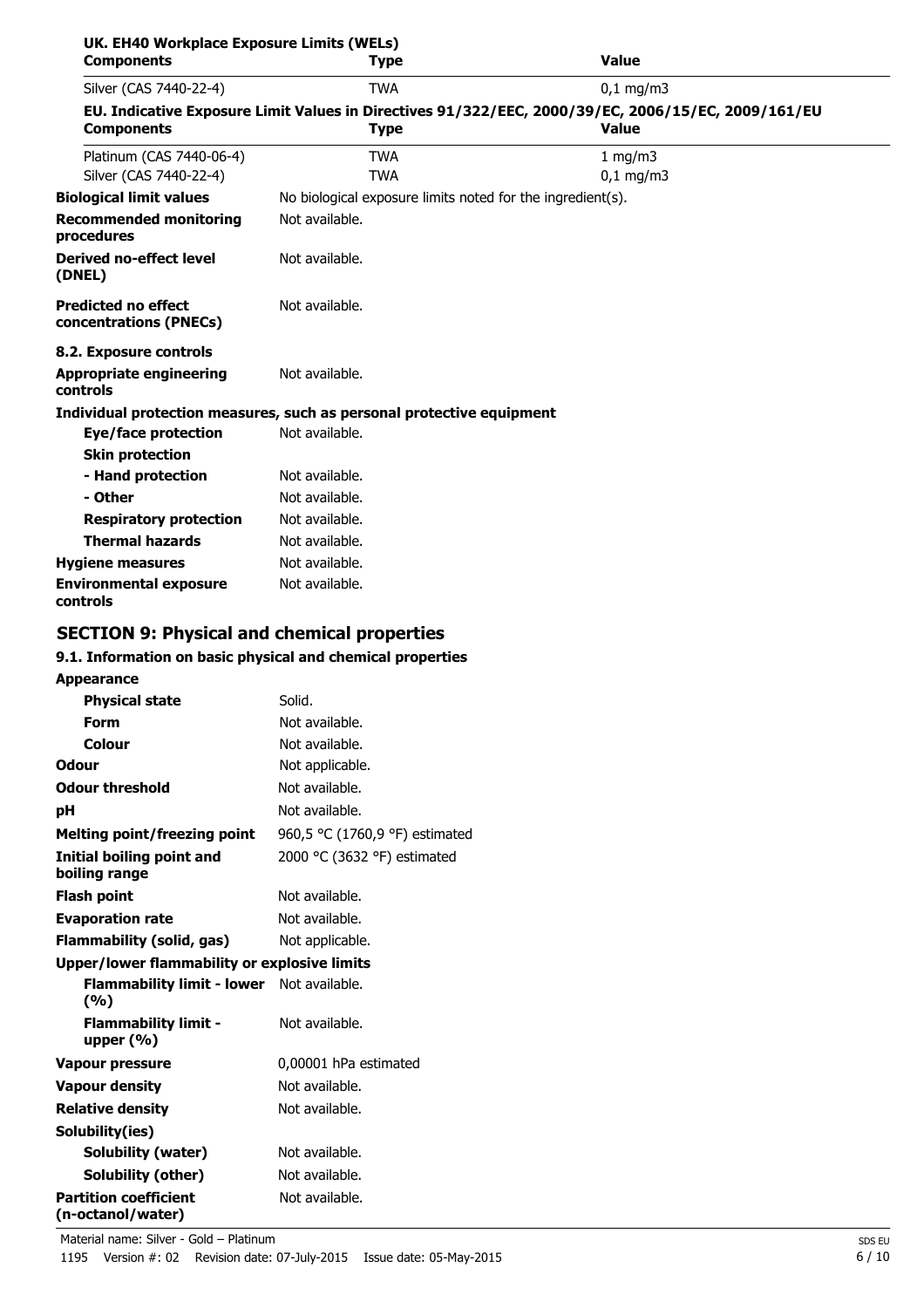| <b>Auto-ignition temperature</b> | Not available.        |
|----------------------------------|-----------------------|
| <b>Decomposition temperature</b> | Not available.        |
| <b>Viscosity</b>                 | Not available.        |
| <b>Explosive properties</b>      | Not available.        |
| <b>Oxidizing properties</b>      | Not available.        |
| 9.2. Other information           |                       |
| <b>Density</b>                   | 18,14 g/cm3 estimated |
| <b>Specific gravity</b>          | 18,14 estimated       |

# **SECTION 10: Stability and reactivity**

| 10.1. Reactivity                            | Not available. |
|---------------------------------------------|----------------|
| 10.2. Chemical stability                    | Not available. |
| 10.3. Possibility of hazardous<br>reactions | Not available. |
| 10.4. Conditions to avoid                   | Not available. |
| 10.5. Incompatible materials                | Not available. |
| 10.6. Hazardous<br>decomposition products   | Not available. |

# **SECTION 11: Toxicological information**

| General information                      | Not available. |  |
|------------------------------------------|----------------|--|
| Information on likely routes of exposure |                |  |
| <b>Inhalation</b>                        | Not available. |  |
| <b>Skin contact</b>                      | Not available. |  |
| Eye contact                              | Not available. |  |
| <b>Ingestion</b>                         | Not available. |  |
| Symptoms                                 | Not available. |  |
|                                          |                |  |

#### **11.1. Information on toxicological effects**

| <b>Components</b>                                     | <b>Species</b> | <b>Test results</b> |
|-------------------------------------------------------|----------------|---------------------|
| Silver (CAS 7440-22-4)                                |                |                     |
| <u>Acute</u>                                          |                |                     |
| <b>Dermal</b>                                         |                |                     |
| LD50                                                  | Rat            | > 2000 mg/kg        |
| Oral                                                  |                |                     |
| LD50                                                  | Rat            | > 5000 mg/kg        |
| <b>Skin corrosion/irritation</b>                      | Not available. |                     |
| Serious eye damage/eye<br>irritation                  | Not available. |                     |
| <b>Respiratory sensitisation</b>                      | Not available. |                     |
| <b>Skin sensitisation</b>                             | Not available. |                     |
| <b>Germ cell mutagenicity</b>                         | Not available. |                     |
| <b>Carcinogenicity</b>                                | Not available. |                     |
| <b>Reproductive toxicity</b>                          | Not available. |                     |
| Specific target organ toxicity<br>- single exposure   | Not available. |                     |
| Specific target organ toxicity<br>- repeated exposure | Not available. |                     |
| <b>Aspiration hazard</b>                              | Not available. |                     |
| Mixture versus substance<br>information               | Not available. |                     |
| <b>Other information</b>                              | Not available. |                     |

# **SECTION 12: Ecological information**

**12.1. Toxicity**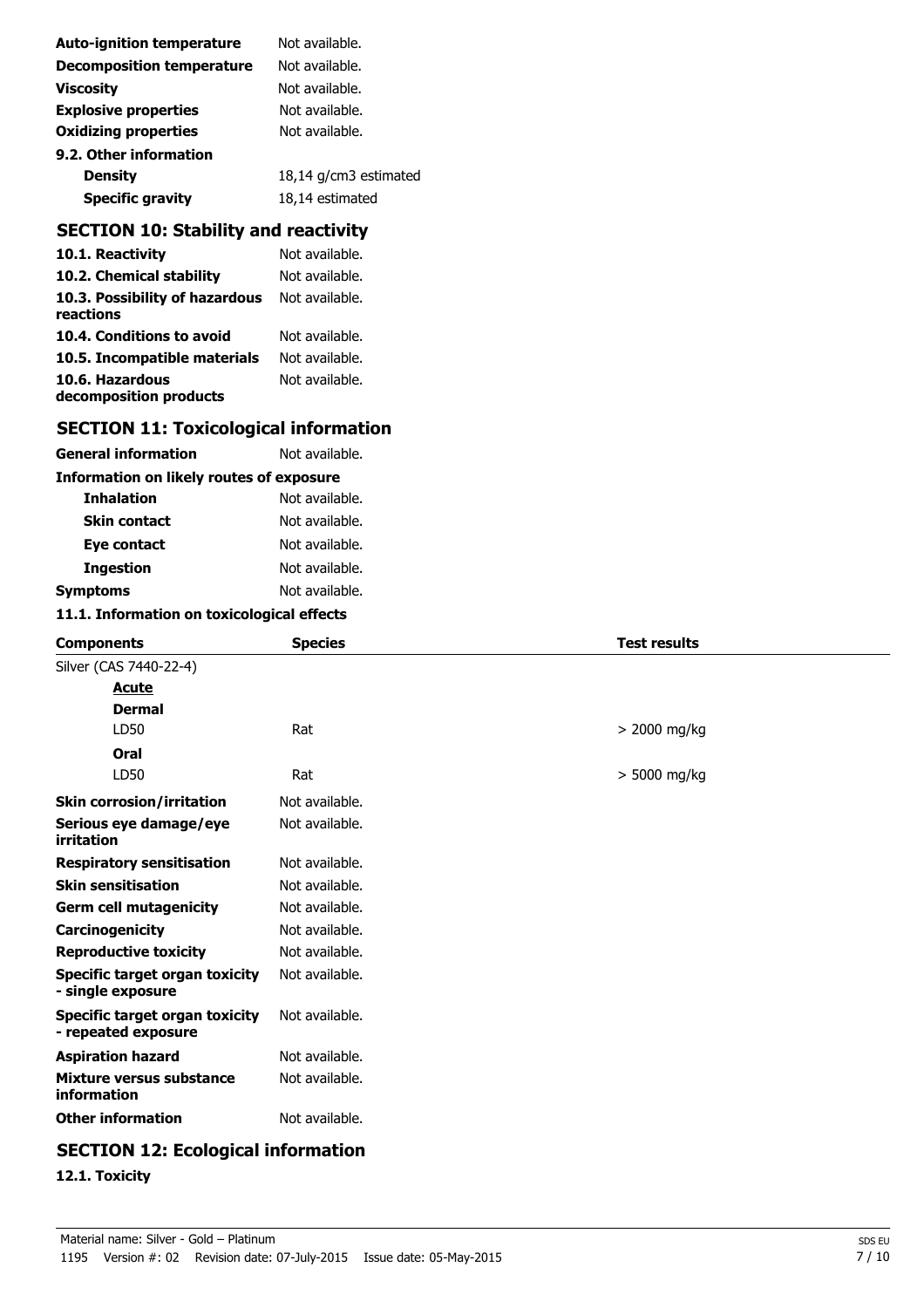| <b>Components</b>                                         |                | <b>Species</b>                                                      | <b>Test results</b>     |
|-----------------------------------------------------------|----------------|---------------------------------------------------------------------|-------------------------|
| Silver (CAS 7440-22-4)                                    |                |                                                                     |                         |
| <b>Aquatic</b>                                            |                |                                                                     |                         |
| Crustacea                                                 | EC50           | Water flea (Daphnia magna)                                          | $0,0002$ mg/l, 48 hours |
| Fish                                                      | LC50           | Fathead minnow (Pimephales promelas) 0,0023 - 0,0033 mg/l, 96 hours |                         |
| 12.2. Persistence and<br>degradability                    | Not available. |                                                                     |                         |
| 12.3. Bioaccumulative<br>potential                        | Not available. |                                                                     |                         |
| <b>Partition coefficient</b><br>n-octanol/water (log Kow) | Not available. |                                                                     |                         |
| <b>Bioconcentration factor (BCF)</b>                      | Not available. |                                                                     |                         |
| 12.4. Mobility in soil                                    | Not available. |                                                                     |                         |
| 12.5. Results of PBT<br>and vPvB<br>assessment            |                | Not a PBT or vPvB substance or mixture.                             |                         |
| 12.6. Other adverse effects                               | Not available. |                                                                     |                         |
|                                                           |                |                                                                     |                         |

### **SECTION 13: Disposal considerations**

### **13.1. Waste treatment methods**

| <b>Residual waste</b>         | Not available. |
|-------------------------------|----------------|
| <b>Contaminated packaging</b> | Not available. |
| <b>EU</b> waste code          | Not available. |

### **SECTION 14: Transport information**

| <b>ADR</b> |                                          |                                                    |
|------------|------------------------------------------|----------------------------------------------------|
|            | 14.1. UN number                          | <b>UN3077</b>                                      |
|            | 14.2. UN proper shipping                 | Environmentally hazardous substance, solid, n.o.s. |
|            | name                                     |                                                    |
|            | 14.3. Transport hazard class(es)         |                                                    |
|            | Class                                    | 9                                                  |
|            | Subsidiary risk                          |                                                    |
|            | Label(s)                                 | 9                                                  |
|            | Hazard No. (ADR)                         | 90                                                 |
|            | <b>Tunnel restriction</b><br>code        | F.                                                 |
|            | 14.4. Packing group                      | Ш                                                  |
|            | 14.5. Environmental                      | Yes                                                |
|            | hazards                                  |                                                    |
|            | 14.6. Special precautions                | Not available.                                     |
|            | for user                                 |                                                    |
| <b>RID</b> |                                          |                                                    |
|            | 14.1. UN number                          | <b>UN3077</b>                                      |
|            | 14.2. UN proper shipping                 | Environmentally hazardous substance, solid, n.o.s. |
|            | name                                     |                                                    |
|            | 14.3. Transport hazard class(es)         |                                                    |
|            | Class                                    | 9                                                  |
|            | <b>Subsidiary risk</b>                   |                                                    |
|            | Label(s)                                 | 9                                                  |
|            | 14.4. Packing group                      | Ш                                                  |
|            | 14.5. Environmental                      | Yes                                                |
|            | hazards                                  |                                                    |
|            | 14.6. Special precautions                | Not available.                                     |
|            | for user                                 |                                                    |
| <b>ADN</b> |                                          |                                                    |
|            | 14.1. UN number                          | UN3077                                             |
|            | 14.2. UN proper shipping                 | Environmentally Hazardous Solid, N.o.s.            |
|            | name<br>14.3. Transport hazard class(es) |                                                    |
|            |                                          |                                                    |
|            | Class                                    | 9                                                  |
|            | Subsidiary risk                          | 9                                                  |
|            | Label(s)                                 |                                                    |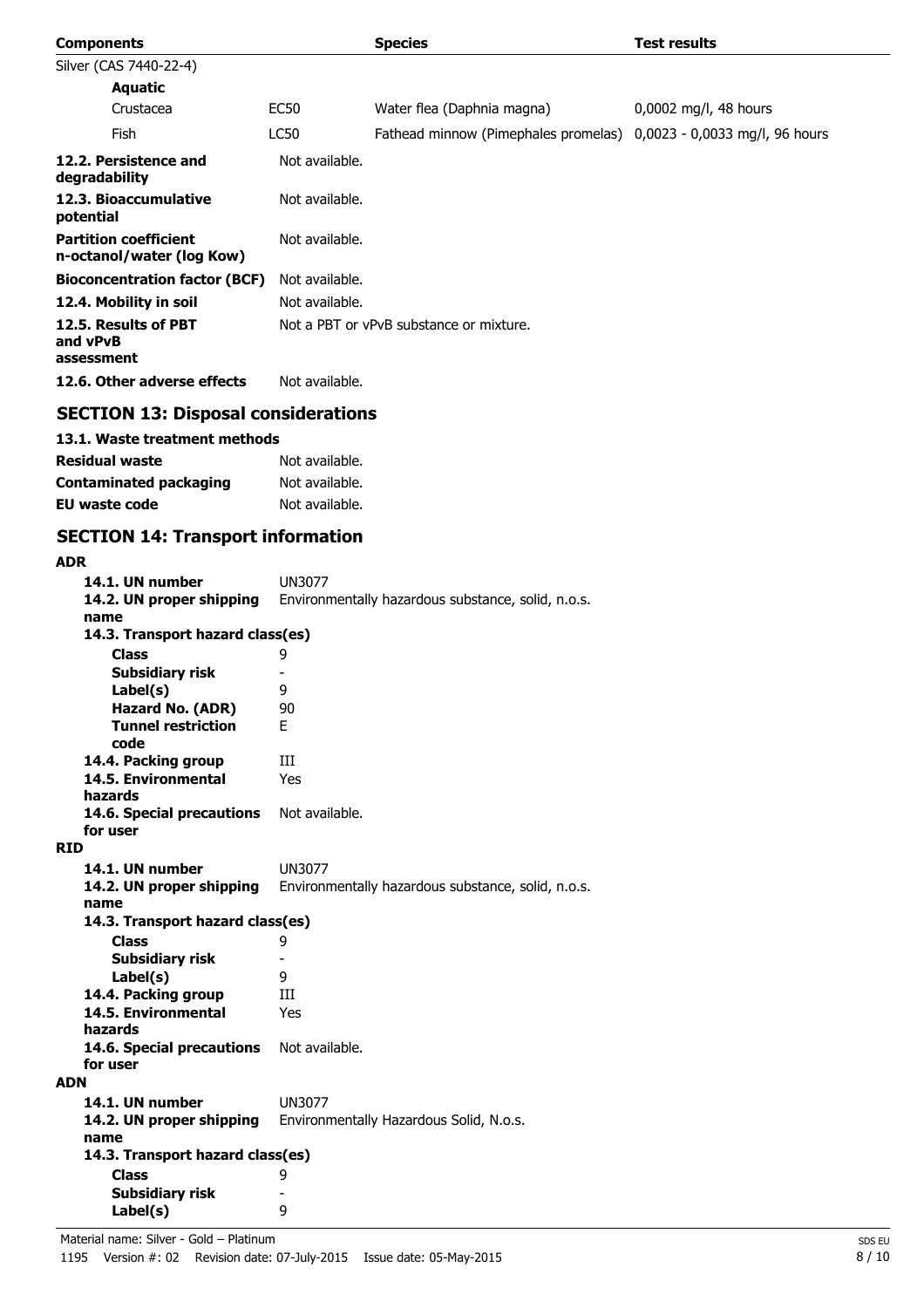**14.4. Packing group III 14.5. Environmental** Yes **hazards 14.6. Special precautions** Not available. **for user IATA 14.1. UN number** UN3077 **14.2. UN proper shipping** Environmentally hazardous substance, solid, n.o.s. **name Class** 9 **14.3. Transport hazard class(es) Subsidiary risk** 14.4. Packing group **III 14.5. Environmental** Yes **hazards ERG Code** 9L 14.6. Special precautions Not available. **for user Passenger and cargo** Allowed. **aircraft Other information Cargo aircraft only** Allowed. **IMDG 14.1. UN number** UN3077 **14.2. UN proper shipping** ENVIRONMENTALLY HAZARDOUS SUBSTANCE, SOLID, N.O.S. **name Class** 9 **14.3. Transport hazard class(es) Subsidiary risk** 14.4. Packing group **III Marine pollutant** Yes **14.5. Environmental hazards EmS** F-A, S-F 14.6. Special precautions Not available. **for user ADN; ADR; IATA; IMDG; RID**



**Marine pollutant**



# **SECTION 15: Regulatory information**

**15.1. Safety, health and environmental regulations/legislation specific for the substance or mixture EU regulations**

**Regulation (EC) No. 1005/2009 on substances that deplete the ozone layer, Annex I, as amended** Not listed.